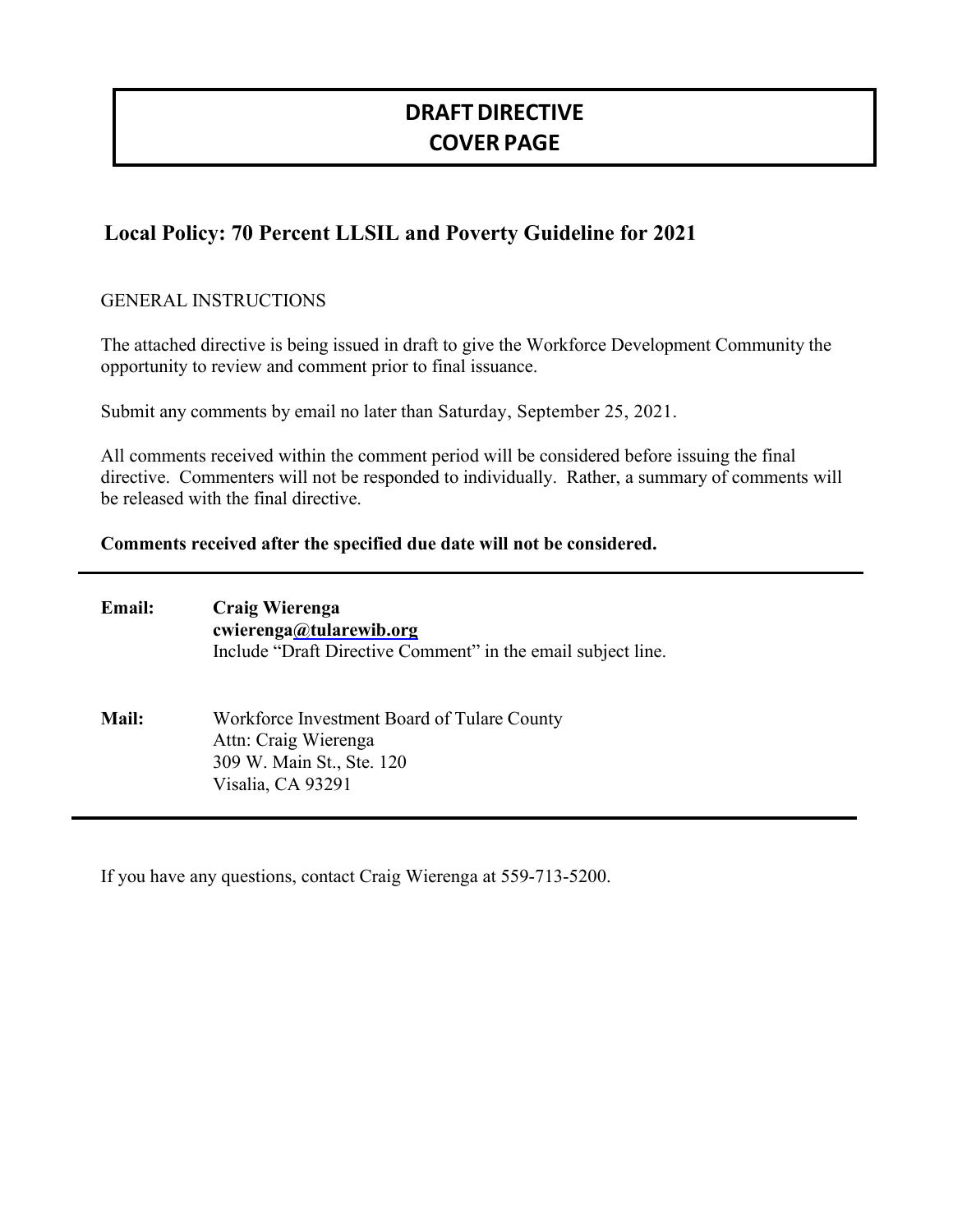| <b>WORKFORCE INVESTMENT BOARD OF TULARE</b>                       | DATE:                                                                                   |  |
|-------------------------------------------------------------------|-----------------------------------------------------------------------------------------|--|
| <b>COUNTY</b>                                                     | <b>August 25, 2021</b>                                                                  |  |
| <b>WORKFORCE INNOVATION AND OPPORTUNITY</b><br><b>ACT TITLE I</b> | <b>SUBJECT:</b><br><b>70 Percent LLSIL and</b><br><b>Poverty Guidelines for</b><br>2021 |  |

#### **DRAFT WIB DIRECTIVE TUL 21-07**

# **TO:** WIB SUBRECIPIENTS AND WIB STAFF

**SUBJECT:** 70 Percent LLSIL and Poverty Guidelines for 2021

#### **EXECUTIVE SUMMARY**

This policy provides guidance and establishes the procedures regarding the 70 percent Lower Living Standard Income Level (LLSIL) for 2021 published by the U.S. Department of Labor (DOL) in the *Federal Register* on April 9, 2021. This policy also issues the 2021 poverty guidelines published by the U.S. Department of Health and Human Services (HHS) in the *Federal Register* on February 1, 2021.

This directive applies to all Workforce Investment Board (WIB) Subrecipients of the Workforce Innovation and Opportunity Act (WIOA) Title I activities and services effective on the date of publication in the *Federal Register*, April 9, 2021, and February 1, 2021, respectively.

#### **REFERENCES**

- *Workforce Innovation and Opportunity Act* (WIOA) Sections 3(36), 127(b)(2)(C),  $132(b)(1)(B)(v)(IV)$ , and  $134(d)(1)(A)(x)$ .
- *Federal Register*, Volume 86, Number 67, "WIOA 2021 LLSIL" (April 9, 2021).
- *Federal Register*, Volume 86, Number 19, "Annual Update of the HHS Poverty Guidelines" (February 1, 2021).
- *Employment Development Department of California, WSD 21-01, August 16, 2021, Workforce Services, 70 Percent LLSIL and Poverty Guidelines for 2021.*

# **WIB IMPOSED REQUIREMENTS**

This directive contains some WIB-imposed requirements. All WIB-imposed requirements are indicated by *bold, italic* type

#### **FILING INSTRUCTIONS**

This directive supersedes WIB Directive TUL 20-04 dated April 8, 2020. Retain this directive until further notice.

#### **BACKGROUND**

The WIOA Section 3(36)(A) sets the criteria Local Areas use in determining whether an individual is a low-income individual. These criteria include two sets of data: the poverty guidelines, as published by HHS, and 70 percent of the LLSIL, as published by DOL. The Local Areas must use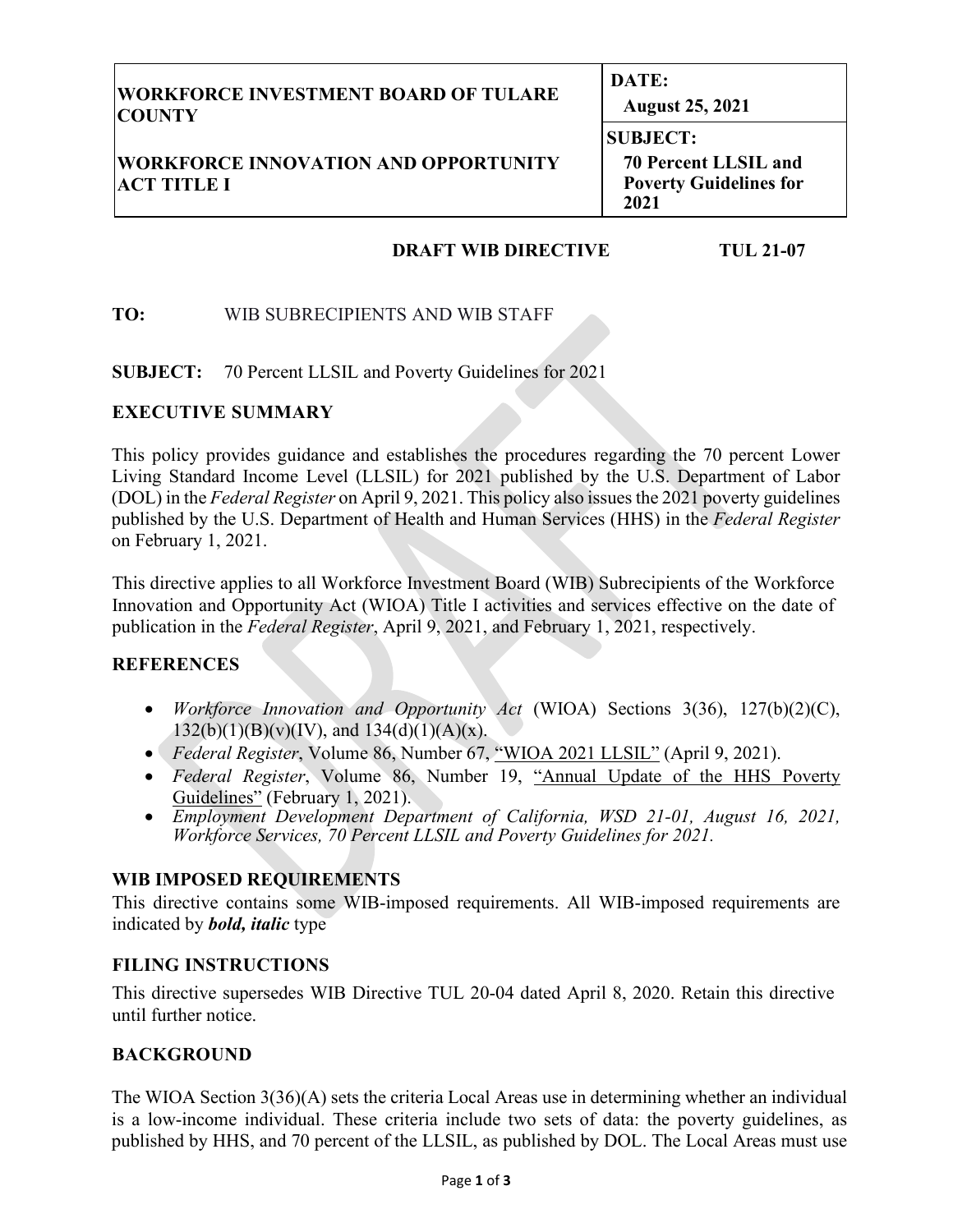the higher of these two measures to establish low-income status for eligibility purposes of WIOA Title I programs.

WIOA requires annual revisions to both sets of data. All Local Areas use the same poverty guidelines. However, the LLSIL identifies maximum qualifying income levels for residents in either of two broad geographic designations: metropolitan and non-metropolitan areas. Metropolitan income levels apply to residents living within Metropolitan Statistical Areas (MSAs) as defined by the Office of Management and Budget. Non-Metropolitan income levels apply to places with populations under 50,000. In addition to the broad metropolitan and non-metropolitan designations, the DOL identifies three MSAs in California that have unique LLSILs; the San Francisco/Oakland/San Jose MSA, the Los Angeles/Riverside/Orange County MSA, and the San Diego MSA.

# **POLICY AND PROCEDURES**

- 1. The Tulare County 70 Percent LLSIL and Poverty Guidelines for 2021 is attached to this directive, Attachment A. Use the highest of either the 70 Percent LLSIL or Poverty Guidelines for the appropriate family size to determine low-income status. A comparison of the applicant's actual family income during the six-month income determination period with the six-month figures on the chart enables the reviewer to immediately determine income status.
- *2. Workforce Investment Board of Tulare County set the criteria for determining whether employment leads to self-sufficiency. At a minimum, such criteria must provide that self -sufficiency means employment that pays at least 175 percent of the LLSIL established for Tulare County. Refer to TULWIBD 10-10 for the local definition of self-sufficiency.*

# **ACTION**

Notify all affected staff of the changes to the LLSIL and poverty guidelines in this directive.

# **INQUIRIES**

Please direct inquiries regarding this directive to the WIB at (559) 713-5200.

Adam Peck Executive Director

ATTACHMENT A: Tulare County 70 Percent LLSIL and Poverty Guidelines for 2021

AP:CW;